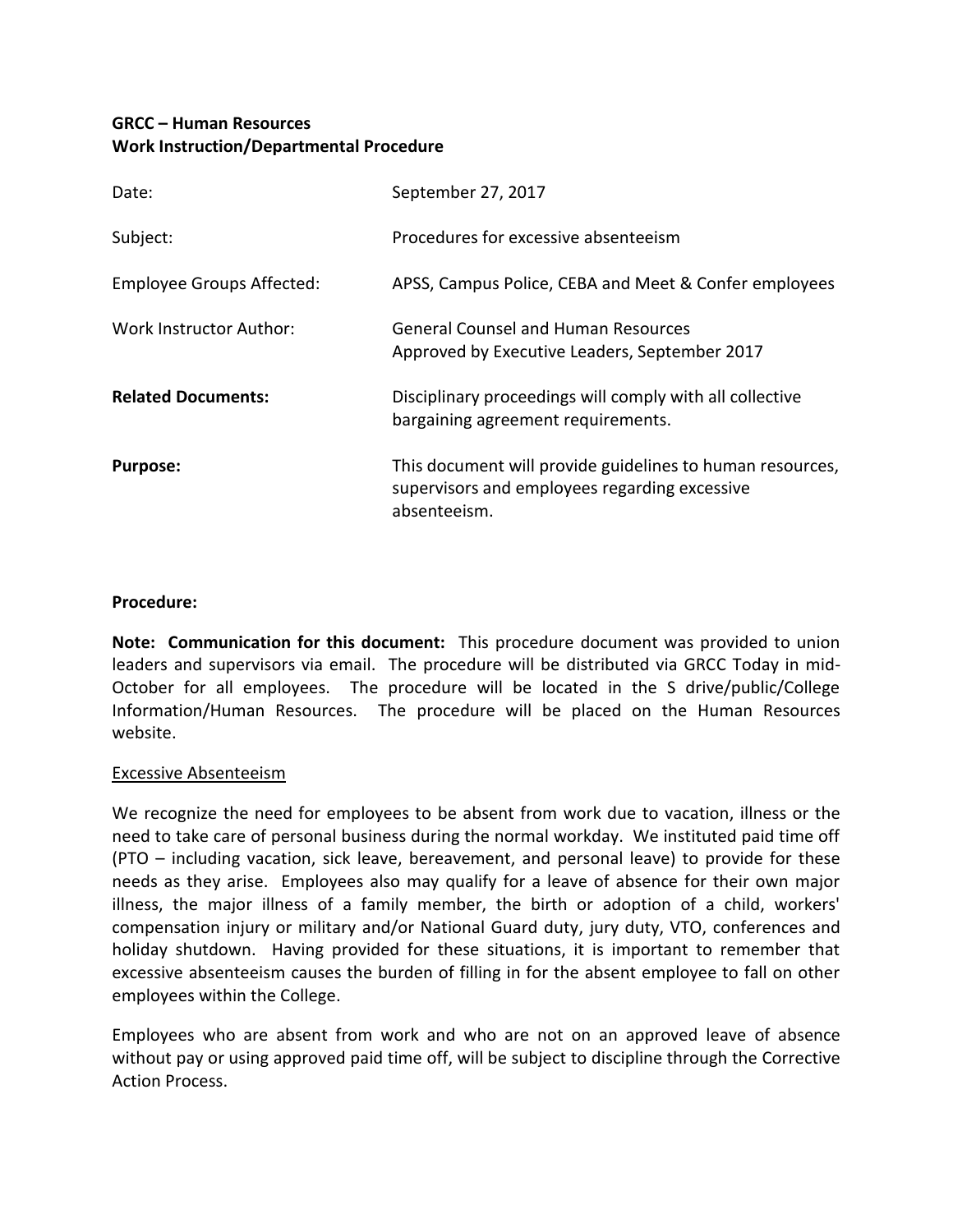Employees may also be subject to discipline if they have PTO for absences but repeatedly fail to make appropriate arrangements for the continuation of their work during these absences causing disruption to the department and placing a burden on other employees.

Unexcused Absence: Any absence

- If the employee does not have sufficient PTO to be paid for the absence. For nonexempt (hourly) employees, "unexcused absences" include reporting less than your regularly scheduled work hours on a single work day without PTO to cover the time you were absent from your scheduled work day.
- Which has not been approved in advance as unpaid leave or
- Which was denied in advance by a supervisor regardless of whether the employee has sufficient PTO.

The following corrective action steps will normally be taken each time an unexcused absence occurs:

| First Incident  | <b>Record of Conversation</b> |
|-----------------|-------------------------------|
| Second Incident | <b>First Written Warning</b>  |
| Third Incident  | <b>Final Written Warning</b>  |
| Fourth Incident | Termination                   |

Two consecutive days of unexcused absence for the same reason will be treated as one occurrence. If an employee is absent for more than two consecutive days, he/she must bring a doctor's note in order for more than two consecutive days of absence to be counted as one occurrence.

If at any time an employee corrects his/her excessive absence problem and has no unexcused absences during a twelve - month period, corrective action, if it becomes necessary again, will begin with a Record of Conversation.

The College reserves the right to take additional corrective action if an unexcused absence is coupled with other misconduct or neglect of duty.

## Probationary employees:

If an employee who has been with GRCC less than 90 days has an unexcused absence, he/she will be issued a Final Written Warning for that absence. If an unexcused absence occurs again within his/her first 90 days of employment, the employee will be terminated. If the new employee has no further incidences during his/her first 90 days of employment, the Final Written Warning will revert to a Record of Conversation.